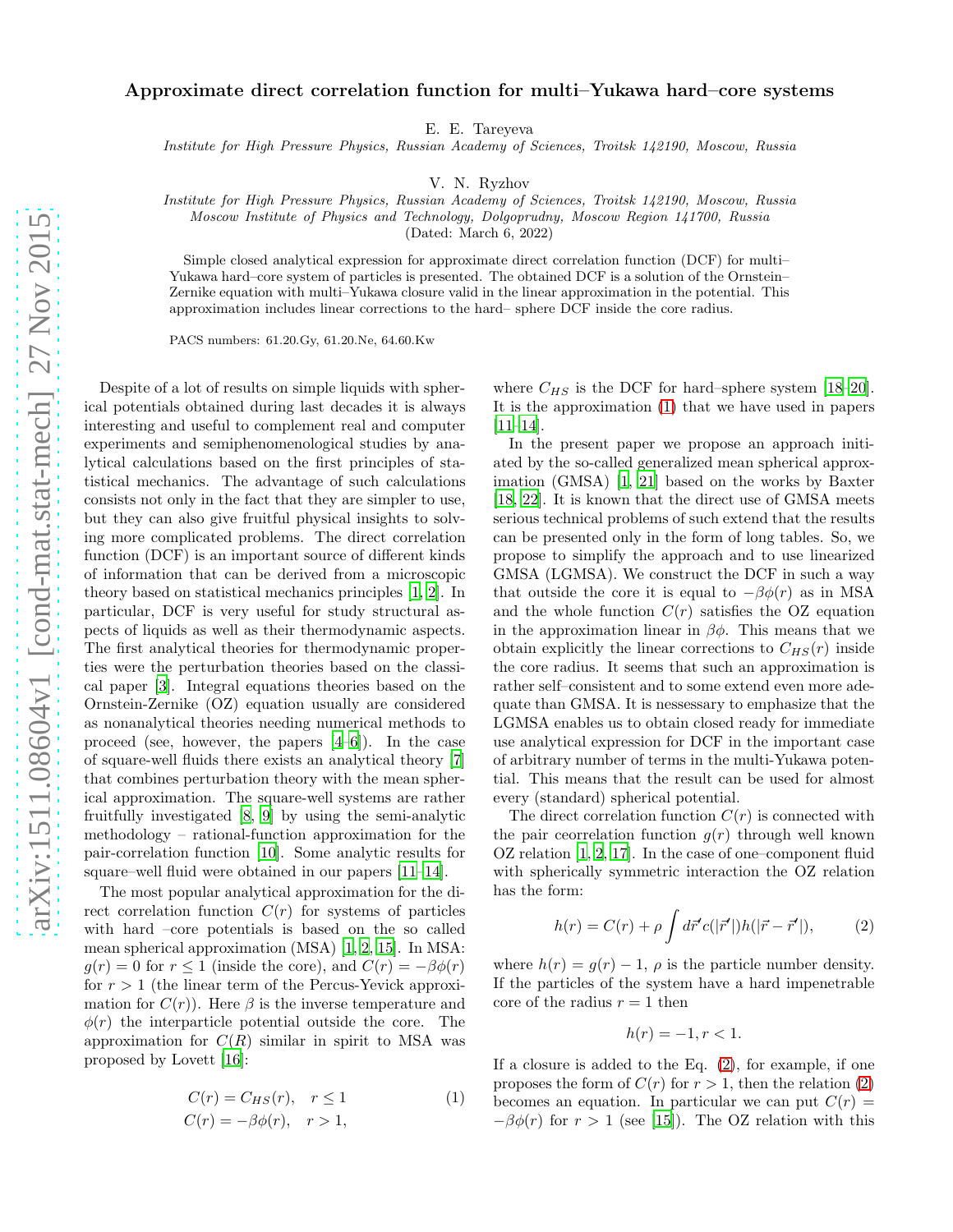closure usually is called the Percus-Yevick equation for  $C(r)$ . It is this equation for hard-sphere systems  $(C(r) =$ 0 for  $r > 1$ ) that was solved in the papers [\[18–](#page-3-13)[20\]](#page-3-14) where the following solution was obtained (we will use it in what follows):

<span id="page-1-2"></span>
$$
C_{HS}(r) = -\lambda_1 - 6\eta \lambda_2 r - \frac{1}{2}\eta \lambda_1 r^3, \qquad (3)
$$

where

$$
\lambda_1 = \frac{(1+2\eta)^2}{(1-\eta)^4},
$$
  

$$
\lambda_2 = -\frac{(1+(1/2)\eta)^2}{(1-\eta)^4},
$$

 $\eta = \pi \rho/6.$ 

We base our approach on the classical works by Baxter [\[18,](#page-3-13) [22\]](#page-3-16) and on the papers where the Baxter's method was used for systems with the multi-Yukawa hard-core potential [\[4](#page-3-3)[–6,](#page-3-4) [21](#page-3-15), [23](#page-3-18)[–25\]](#page-3-19). It is worth noting that up to now only in the case of one Yukawa term [\[26](#page-3-20)] the explicit results were obtained.

Let us recall briefly the Baxter's method. In [\[18](#page-3-13)] it was shown that it is possible to obtain the Wiener–Hopf factorization for the function

$$
\tilde{A}(k) = 1 - \rho \tilde{C}(k),
$$

that is it can be presented in the form

$$
\tilde{A}(k) = \tilde{Q}(k)\tilde{Q}(-k),
$$

while the function  $1 - \tilde{Q}(k)$  is Fourier integrable along the real axis and one can define a function  $Q(r)$  as

$$
2\pi \rho Q(r) = \frac{1}{2\pi} \int_{-\infty}^{\infty} exp(-ikr)[1 - \tilde{Q}(k)]dk.
$$

$$
\tilde{Q}(k) = 1 - 2\pi \rho \int_0^R e^{ikr} Q(r) dr.
$$

The function  $Q(r)$  is a real continuous function at  $r > 0$ and  $Q(r) = 0$  for  $r < 0$ . If  $C(r) = 0$  at  $r > R$ , then  $Q(r) = 0$  at  $r > R$ , too. Using this function Baxter transformed the original OZ equation into following two equations

<span id="page-1-0"></span>
$$
rC(r) = -Q'(r) + 12\eta \int_0^R dt Q'(t)Q(t-r)
$$
 (4)

<span id="page-1-1"></span>
$$
rh(r) = -Q'(r) + 12\eta \int_0^R dt(r-t)h(|r-t|)Q(t-r) \tag{5}
$$

Here  $Q'(r)$  means the derivative of  $Q(r)$  with respect to r. One great advantage of the Eqs. $(4)$ ,  $(5)$  in comparison with the initial OZ equation is that they are onedimensional. The second very great advantage is that now the special hard-core condition, namely,  $h(r) = -1$ for  $r < 1$ , can be utilized in a very profitable way. For the system of hard spheres, using the closure  $C(r) = 0$ for  $r > 1$  (i.e. putting  $R = 1$ ), we obtain from [\(5\)](#page-1-1):

$$
Q_{HS}(r) = \frac{1}{2}a_{HS}(r^2 - 1) + b_{HS}(r - 1)
$$
 (6)

with

$$
a_{HS} = \frac{1+2\eta}{(1-\eta)^2}, \qquad b_{HS} = -\frac{3\eta}{2(1-\eta)^2}, \qquad (7)
$$

and from [\(4\)](#page-1-0) the form [\(3\)](#page-1-2).

The Baxter's method was applied in the paper [\[21](#page-3-15)] to the system of particles with the hard–core multi–Yukawa potential

<span id="page-1-3"></span>
$$
\begin{aligned}\n\phi(r) &= \infty, \quad r \le 1 \\
\phi(r) &= \sum_{i=1}^{n} \frac{\epsilon_i}{r} e^{-z_i(r-1)}, \quad r > 1,\n\end{aligned} \tag{8}
$$

In this case the Baxter form of the OZ equation reads:  $h(r) = -1$  for  $r < 1$  and

$$
C(r) = -\beta \sum_{1}^{n} \frac{\epsilon_i}{r} e^{-z_i(r-1)} \equiv \sum_{1}^{n} \frac{K_i}{r} e^{-z_i(r-1)},
$$

for  $r > 1$ . This approximation was named generalized mean-spherical approximation (GMSA) [\[1](#page-3-0), [21\]](#page-3-15). In this case the hard-core condition for  $h(r)$  again occurs to be very advantageous so that it makes possible to obtain the general form of the Baxter function  $Q(r)$ . The coefficients depend upon the temperature and the density and can be obtained in principle after substituting the proposed form of  $Q(r)$  in the equations [\(4\)](#page-1-0) and [\(5\)](#page-1-1). Finally one obtains a very complicated system of  $2n + 2$ algebraic equations. Only two of them are linear. This system can be solved numerically. It was only in the case of one-Yukawa potential that the nonlinear equations are quartic, what allows to obtain some physical results[\[26\]](#page-3-20).

We propose to exploit the linear approximation of the theory [\[21\]](#page-3-15). Our aim is to obtain the corrections to  $C_{HS}(r)$  at  $(r < 1)$  linear in  $-\beta\phi(r)$ . With these corrections the whole function  $C(r)$  must satisfy the OZ equation in this linear approximation. This means, in particular, that the first of Baxter's equations [\(4\)](#page-1-0) now has the form  $(r < 1)$ :

$$
rC_{HS}(r) + r\delta C(r) = -Q'_{HS}(r) - \delta Q'(r) +
$$
  
+ 12 $\eta \int_0^1 dt Q'_{HS}(t)Q_{HS}(t-r) +$   
+ 12 $\eta \int_0^1 dt Q'_{HS}(t)\delta Q(t-r) +$   
+ 12 $\eta \int_r^{1+r} dt \delta Q'(t)Q_{HS}(t-r).$  (9)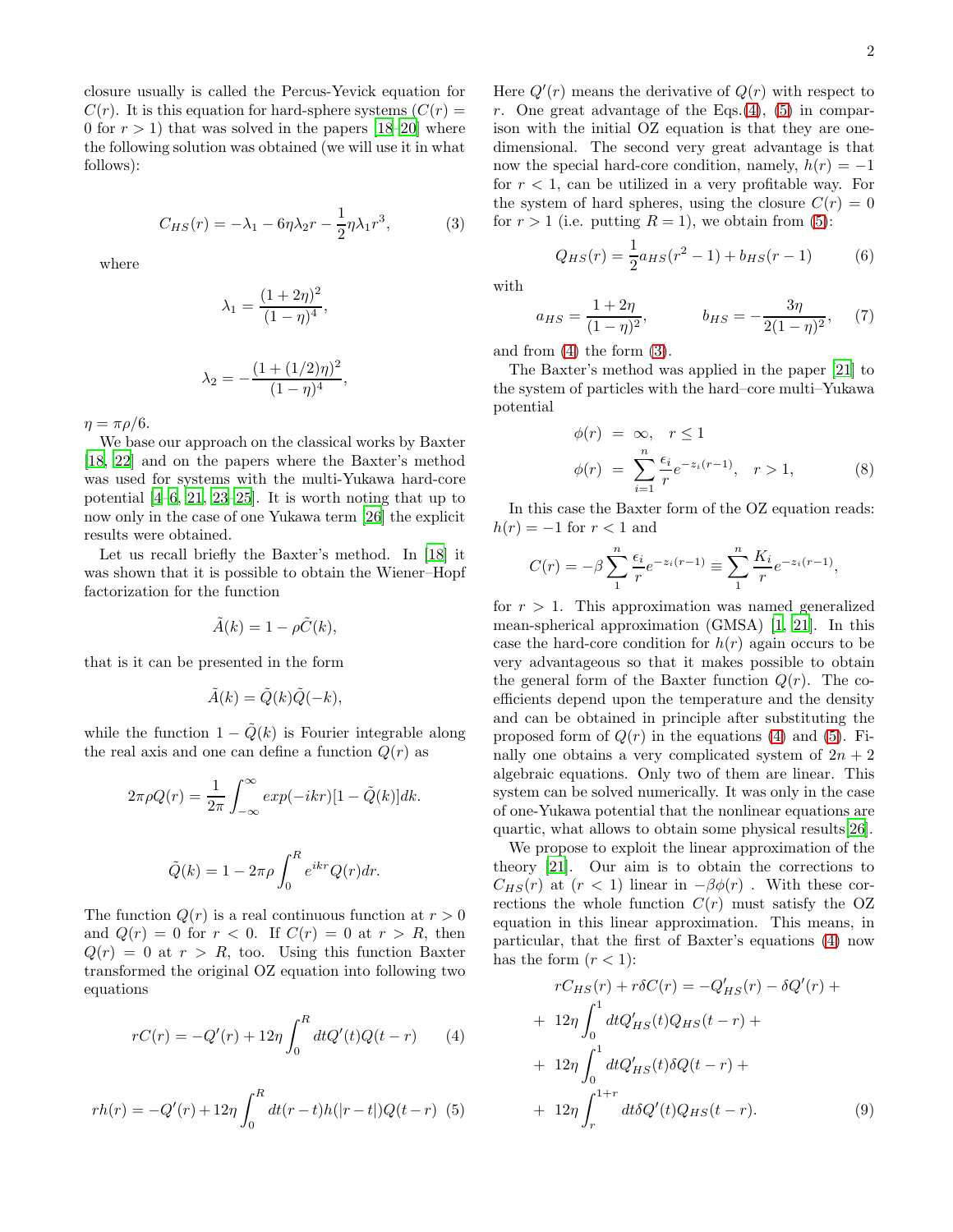Following [\[21\]](#page-3-15), it is easy to show that  $\delta Q(r)$  contains the following terms:

$$
\delta Q(r) = \frac{1}{2} a_1 (r^2 - 1) + b_1 (r - 1) +
$$
  
+ 
$$
\sum_{i=1}^n c_i (e^{-z_i r} - e^{-z_i}) + \sum_{i=1}^n d_i e^{-z_i r} \quad (10)
$$

if  $r\leq 1$  and

$$
\delta Q(r) = \sum_{i=1}^{n} d_i e^{-z_i r} \tag{11}
$$

if  $r > 1$ .

The coefficients  $a_1, b_1, c_i, d_i$  can be obtained from the Eq.[\(5\)](#page-1-1). For  $r < 1$  we have

<span id="page-2-0"></span>
$$
- r = -Q'_{HS}(r) - \delta Q'(r) - 12\eta \int_0^1 (r - t)Q(t)dt - 12\eta \int_1^{r+1} dt(r - t)\delta Q(t) - 12\eta \int_{1+r}^{\infty} dt(r - t)\delta Q(t)h(|r - t|).
$$
 (12)

To obtain the function  $h(r)$  for  $r > 1$  one can take the Laplace transform of the linearized equation [\(5\)](#page-1-1) for  $r > 1$ and solve the obtained equation for

$$
q(s) = \int_0^\infty dt Q(t)e^{-st}
$$

.

Now Eq. [\(12\)](#page-2-0) becomes closed and after integrations we obtain the following system of  $2n + 2$  linear algebraic equations:

<span id="page-2-3"></span>
$$
b_1 = -\frac{3\eta}{2}a_1 - 2\eta b_1 +
$$
  
+  $12\eta \sum_{i=1}^n \left[ c_i \left[ \frac{1}{z_i^2} - \left( \frac{1+z_i}{z_i^2} + \frac{1}{2} \right) e^{-z_i} \right] +$   
+  $\frac{d_i}{z_i^2} \right],$  (13)

<span id="page-2-4"></span>
$$
1 - a_1 = -4\eta a_1 - 6\eta b_1 +
$$
  
+ 
$$
12\eta \sum_{i=1}^n \left[ c_i \left[ \frac{1}{z_i} - \frac{1+z_i}{z_i} e^{-z_i} \right] + \frac{d_i}{z_i} \right], (14)
$$

<span id="page-2-1"></span>
$$
K_i e^{z_i} = z_i d_i [1 - 12\eta q(z_i)] \quad (i = 1, ..., n), \tag{15}
$$

<span id="page-2-2"></span>
$$
c_i + d_i = 12\eta[\sigma(z_i)(c_i + d_i) - \tau(z_i)c_i e^{-z_i}] \quad (i = 1, ..., n).
$$
\n(16)

In the frames of our linear approximation it is sufficient to use for  $q(s)$  the expression for hard sphere system:

$$
q(s) = \sigma(s) - \tau(s)e^{-s}, \qquad (17)
$$

$$
\sigma(s) = a_{HS} \left( \frac{1}{s^3} - \frac{1}{2s} \right) + b_{HS} \left( \frac{1}{s^2} - \frac{1}{s} \right),
$$
  

$$
\tau(s) = a_{HS} \left( \frac{1}{s^3} + \frac{1}{s^2} \right) + b_{HS} \frac{1}{s^2}.
$$
 (18)

The important property of derived system is the fact that each pair of equations  $(15)-(16)$  $(15)-(16)$  for a fixed i does not depend on the other equations, so it can be easially solved to obtain pairs  $d_i, c_i$ . Substituting the results in the linear equations  $(13)-(14)$  $(13)-(14)$  we can obtain the corrections to  $a_{HS}$  and  $b_{HS}$ .

Let us write the final result for DCF for n-Yukawa potential [\(8\)](#page-1-3). We have

$$
C(r) = C_{HS}(r) + \delta C(r), r \le 1,
$$

$$
C(r) = \sum_{i=1}^{n} \frac{K_i}{r} e^{-z_i(r-1)}, r > 1,
$$

where  $K_i = -\beta \epsilon_i$ . Now

$$
-r\delta C(r) = \lambda'_1 r + 6\eta(\lambda'_2 + \lambda''_2)r^2 + \frac{1}{2}\lambda'_1 r^4 + (19)
$$

$$
\sum_{i=1}^n \mu_i \sqrt{z_i} (1 - e^{-z_i r}) + \sum_{i=1}^n \nu_i \left[ \cosh(z_i r) - 1 \right],
$$

Here

$$
\lambda'_{1} = 2 \frac{1+2\eta}{(1-\eta)^{2}} \sum_{i=1}^{n} K_{i} \frac{e^{z_{i}}}{z_{i}} \frac{1}{V^{2}(z_{i}, \eta)} \times \times \left[ 72\eta^{2} A(z_{i}, \eta) - 12\eta (1+2\eta) B(z_{i}, \eta) \right], \quad (20)
$$

$$
\lambda_2' = -\frac{2+\eta}{(1-\eta)^2} \sum_{i=1}^n K_i \frac{e^{z_i}}{z_i} \frac{1}{V^2(z_i, \eta)} \times \\ \times \left[12\eta(1+2\eta)A(z_i, \eta) - 6\eta(2+\eta)B(z_i, \eta)\right], (21)
$$

$$
\lambda_2'' = 2(1+2\eta) \sum_{i=1}^n K_i \frac{e^{z_i}}{z_i} \frac{U(z_i, \eta)}{V^2(z_i, \eta)},
$$
 (22)

$$
A(z, \eta) = \frac{1}{z^2} (V(z, \eta) - U(z, \eta)) + (\frac{1+z}{z^2} + \frac{1}{2})e^{-z}U(z, \eta),
$$
  

$$
B(z, \eta) = \frac{1}{z}(V(z, \eta) - U(z, \eta)) + \frac{1+z}{z}e^{-z}U(z, \eta),
$$

$$
U(z, \eta) = 1 - \frac{2\eta}{z^3}(z^3 - 3z^2 + 6) + \frac{\eta^2}{z^3}(z^3 - 6z^2 + 18z - 24),
$$

$$
V(z, \eta) - U(z, \eta) = \frac{e^{-z}}{z^3} (12\eta(1+z) + 6\eta^2(z+4)),
$$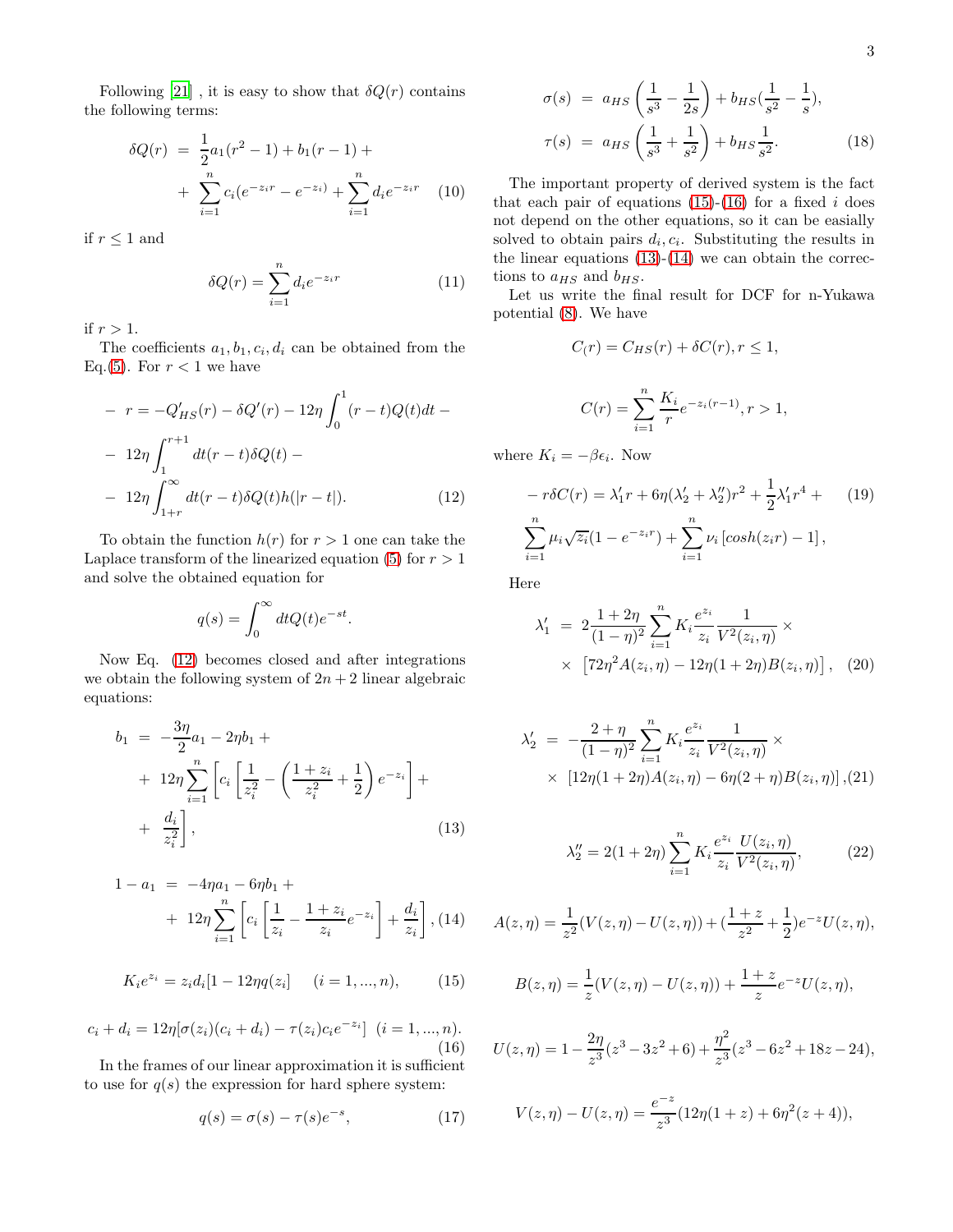$$
\mu_i = 24\eta K_i \frac{1}{z_i V(z_i, \eta)} \left[ (1 + 2\eta) \frac{1 + z_i}{z_i^3} - \frac{3\eta}{2} \frac{1}{z_i^2} \right]
$$

$$
\nu_i = 24\eta K_i \frac{1}{z_i V^2(z_i, \eta)} \left[ (1 + 2\eta) \frac{1 + z_i}{z_i^3} - \frac{3\eta}{2} \frac{1}{z_i^2} \right] \times \times \left[ (V(z_i, \eta) - U(z_i, \eta)) \right].
$$

Using DCF one can obtain the equation of state from the well-known relation [\[1](#page-3-0), [2](#page-3-1)]

<span id="page-3-22"></span>
$$
(k_B T)^{-1} \left(\frac{\partial P}{\partial \rho}\right)_T = 1 - \rho \int d\mathbf{r} C(r) = 1 - \rho \tilde{C}_0. \quad (23)
$$

As an illustration of the obtained results let us consider the case of two-Yukawa potential, which can be used as a qualitative approximation for the Lennard-Jones one [\[27\]](#page-3-21):

<span id="page-3-23"></span>
$$
\begin{aligned}\n\phi(r) &= \infty, r \le 1, \\
\phi(r) &= \frac{\epsilon}{r} \left[ e^{-z_1(r-1)} - e^{-z_2(r-1)} \right], r > 1. \tag{24}\n\end{aligned}
$$

where  $z_1 = 14.735, z_2 = 2.68$ . Using Eqs. [\(23\)](#page-3-22) and [\(24\)](#page-3-23), one can estimate, for example, the critical point of the two-Yukawa system. Solving the equations

$$
\frac{\partial P}{\partial \eta} = 0; \quad \frac{\partial^2 P}{\partial \eta^2} = 0,
$$

one can obtain the critical point of the system:

$$
\eta_c = 0.18771, \quad T_c/\epsilon = 0.79795.
$$

To summarize, we propose an approximate simple closed analytical form for DCF of hard-core multi-Yukawa systems. The obtained DCF inside the core as well as outside the core satisfies OZ equation in the linear in  $\beta\phi(r)$  approximation. The new approximations obtained in the present work allow to get the van der Waals-like model which permits a purely analytical study of fluid properties including the equation of state, phase behavior and supercritical fluctuations. These results can be used in the investigation of the behavior of the system in the vicinity of the critical point, in particular, the properties of the Widom line [\[28](#page-3-24)[–42](#page-4-0)], which is widely studied now because of its importance for understanding the properties of the supercritical fluids.

The work was supported by Russian Science Foundation (Grant No 14-22-00093).

- <span id="page-3-0"></span>[1] J. P. Hansen and I. R. McDonald, Theory of Simple Liquids (Academic, New York, 1986).
- <span id="page-3-1"></span>[2] R. Balescu, Equilibrium and Nonequilibrium Statistical Mechanics (Wiley, New York, 1975).
- <span id="page-3-2"></span>[3] J.A.Barker, and D.Henderson, J.Chem.Phys. 47, 2856 (1967).
- <span id="page-3-3"></span>M.Chen, J.Math.Phys. 27, 1852 (1985).
- [5] S.Hlushak, A.Trokhymchuk, S.Sokolowski, J.Chem.Phys. 130, 234511 (2009).
- <span id="page-3-4"></span>[6] M.Ginoza, Mol.Phys. **71**, 145 (1990); *ibid* **90**,373 (1997); J.Phys.Condens.Matter 6, 1439 (1994).
- <span id="page-3-5"></span>[7] Y.Tang and B.C.-Y.Lu, J.Chem.Phys. 100, 3079, 6665 (1994).
- <span id="page-3-6"></span>[8] J.Largo, J.R.Solana, S.B.Yuste, and A.Santos, J.Chem.Phys., 122, 084510 (2005).
- <span id="page-3-7"></span>A.Santos, S.B.Yuste, M.López de Haro, and P.Orea, J.Chem.Phys. 139, 074505 (2013).
- <span id="page-3-8"></span>[10] S.B.Yuste, and A.Santos, J.Chem.Phys., 101, 2355 (1994).
- <span id="page-3-9"></span>[11] V.V.Brazhkin, Yu.D.Fomin, V.N.Ryzhov, E.E.Tareyeva, and E.N.Tziok, Phys.Rev.E 89, 042136 (2014).
- [12] V.N.Ryzhov, and E.E.Tareyeva, Physica A 314, 396 (2002).
- [13] V.N.Ryzhov, and E.E.Tareyeva, Theor. Math. Phys. 130, 101 (2002).
- <span id="page-3-10"></span>[14] V.N.Ryzhov, E.E.Tareyeva, and Yu.D.Fomin, Theor. Math. Phys. 167, 645 (2011).
- <span id="page-3-11"></span>[15] J.K.Percus and G.Yevick, Phys.Rev. **136**, 290 (1964); J.L.Lebowitz and J.K.Percus, Phys.Rev. 144, 251 (1965).
- <span id="page-3-12"></span>[16] R. Lovett, J. Chem. Phys. 66, 5 (1977).
- <span id="page-3-17"></span>[17] L.S.Ornstein, and F.Zernike, Proc. Acad. Sci. Amsterdam 17, 793 (1914).
- <span id="page-3-13"></span>[18] Baxter R.J., Austral.J.Phys., 21, 563 (1968).
- [19] Wertheim M.S., Phys.Rev.Lett., 10, 321 (1963); J.Math.Phys. 5, 643 (1964).
- <span id="page-3-14"></span>[20] Thiele E., J. Chem. Phys., **39**, 474 (1963).
- <span id="page-3-15"></span>[21] J. S. Hoye and L. Blum, J. Stat. Phys. 16, 399 (1977).
- <span id="page-3-16"></span>[22] Baxter R.J., J.Chem.Phys., **52**, 4559 (1970).
- <span id="page-3-18"></span>[23] L. Blum and J.S.Hove, J. Stat. Phys. **19**, 317 (1978).
- [24] D. Henderson, L.Blum, J.P.Novoryta, J.Chem.Phys. 102, 4973 (1995).
- <span id="page-3-19"></span>[25] Yun Liu, Wei-Ren Chen, Sow-Hsin Chen , J.Chem.Phys., 122, 044507 (2005).
- <span id="page-3-20"></span>[26] J.H.Herrera, H.Ruiz-Estrada, L.Blum, J.Chem.Phys.104, 6327 (1996).
- <span id="page-3-21"></span>[27] M.Bahaa Khedr, S.M.Osman, M.S.Al Busaidi, Physics and Chemistry of Liquids. 47, 237-249 (2009).
- <span id="page-3-24"></span>[28] L. Xu, P. Kumar, S.V. Buldyrev, S.-H. Chen , P.H. Poole, F. Sciortino, and H.E. Stanley, Proc. Natl. Acad. Sci. U.S.A. 102, 16558 (2005).
- [29] P.H. Poole, S.R. Becker, F. Sciortino, and F.W. Starr, J. Phys. Chem. B 115, 14176 (2011).
- [30] G. Franzese and H.E. Stanley, J. Phys.: Condens. Matter 19, 205126 (2007).
- [31] P.F. McMillan and E.H. Stanley, Nat. Phys. 6, 479 (2010).
- [32] F.A. Gorelli, T. Bryk, M. Krisch, G. Ruocco, M. Santoro, and T. Scopigno, Sci. Rep. 3, 1203 (2013).
- [33] V.V. Brazhkin, Yu.D. Fomin, A.G. Lyapin, V.N. Ryzhov, and E.N. Tsiok, J. Phys. Chem. B 115, 14112 (2011).
- [34] V.V. Brazhkin and V.N. Ryzhov, J. Chem. Phys. 135, 084503 (2011).
- [35] V.V. Brazhkin, A.G. Lyapin, V.N. Ryzhov, K. Trachenko, Yu.D. Fomin, and E.N. Tsiok, Usp. Fiz. Nauk 182, 1137 (2012) [Sov. Phys. Usp. 55, 1061 (2012)].
- [36] P. Gallo, D. Corradini, and M. Rovere, J. Chem. Phys. 139, 204503 (2013).
- [37] G. Ruppeiner, A. Sahay, T. Sarkar, and G. Sengupta,